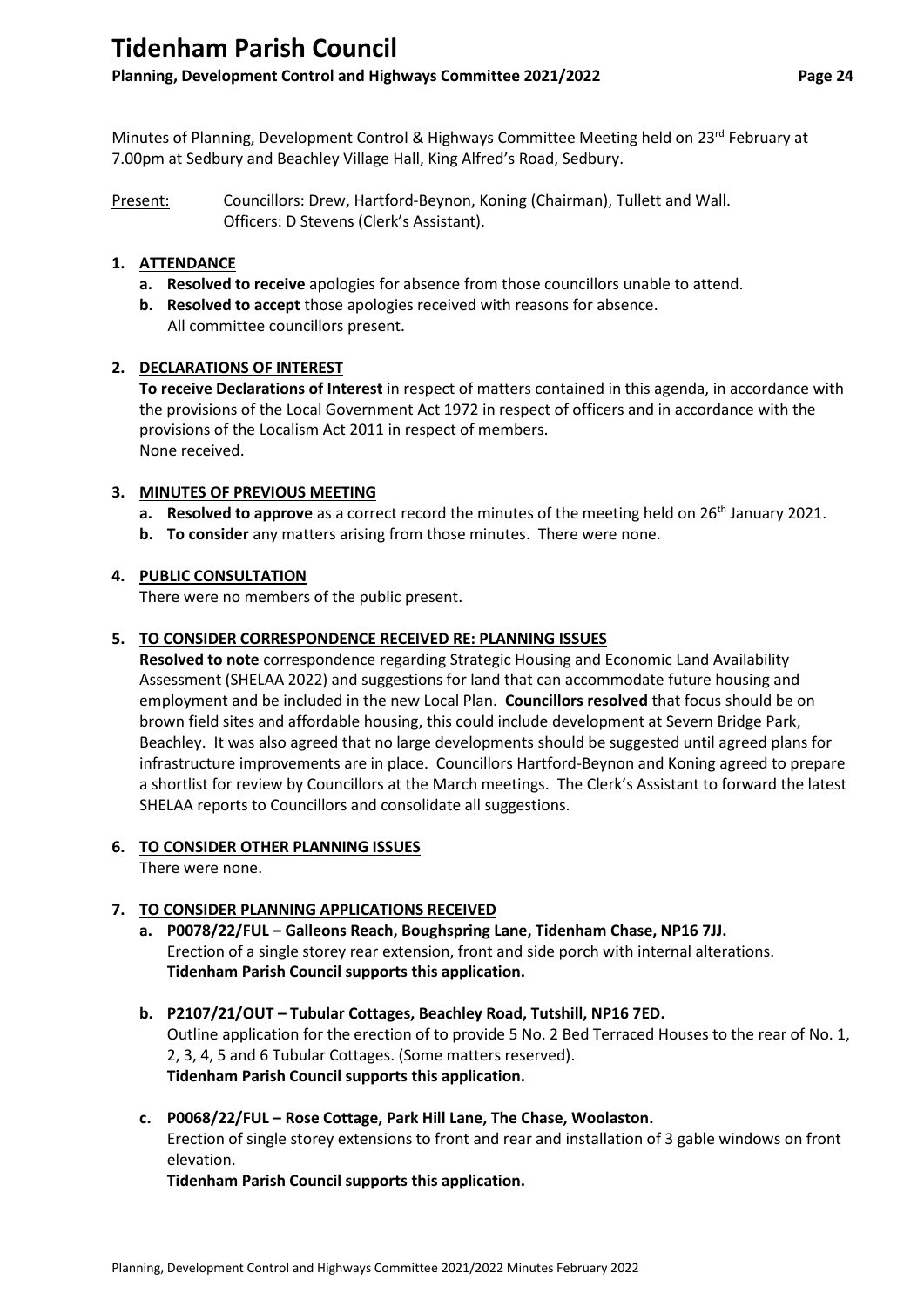# **Tidenham Parish Council**

**Planning, Development Control and Highways Committee 2021/2022 Page 25**

**d. P0159/22/FUL – 3 Lime Way, Tutshill, Chepstow, NP16 7SQ.** Erection of a single storey rear extension with associated works. **Tidenham Parish Council supports this application.**

### **8. RESOLVED TO NOTE PLANNING DECISIONS TAKEN BY FODDC & GCC**

- **a. P0823/21/FUL – Yewbury House, Coleford Road, Woodcroft, Chepstow.** Partition of part of existing dwelling as a holiday let and construction of a new access from highway. **Full Permission.**
- **b. P1536/21/FUL – 4 Philpots Court, Tidenham, Chepstow, NP16 7LL.** Single storey extension to existing two storey dwelling house. **Refuse.**
- **c. P1645/21/FUL – 4 Woodcroft Terrace, Woodcroft, Chepstow, Gloucestershire.** Proposed change of part garage to self-catering holiday let. **Full Permission.**
- **d. P1780/21/FUL – Land Adjoining 14, Loop Road, Beachley, NP16 7HE.** Approval of reserved matters (layout, scale, access, appearance and landscaping) for x1 dormer bungalows and temporary siting of a caravan for the duration of the build. **Full Permission.**
- **e. P1844/21/FUL – 3 Severn Avenue, Tutshill, Chepstow, NP16 7EF.** Erection of two storey extension to rear elevation and new porch entrance. Demolition of existing outbuilding. **Full Permission.**
- **f. P1938/21/FUL – Batu Lebar, Coleford Road, Woodcroft, NP16 7HY.** Alterations to existing dwelling including the installation of new glazing, modification of existing flat roof to a pitched roof, and an extension to the rear of the property. **Full Permission.**
- **g. P2036/21/FUL – 10 Crane Pool Avenue, Sedbury, Chepstow, NP16 7FS.** Erection of a single storey rear orangery extension with associated works. **Full Permission.**
- **h. P0002/22/DISCON – Grey Rocks, Coleford Road, Woodcroft, NP16 7HY.** Discharge of condition 07 (tree details) relating to planning permission P1585/21/FUL. **Approval.**
- **i. P0023/22/FUL – Little Beverston, Boughspring Lane, Tidenham Chase, NP16 7JL.** Erection of garage with storage/ancillary accommodation over. Demolition of existing garage. **Full Permission.**
- **9. RESOLVED TO NOTE PLANNING DECISIONS TAKEN UNDER DELEGATED POWERS (s101)** There were none.

# **10. TO REPORT ON PLANNING ENFORCEMENTS AND APPEALS**

There were none.